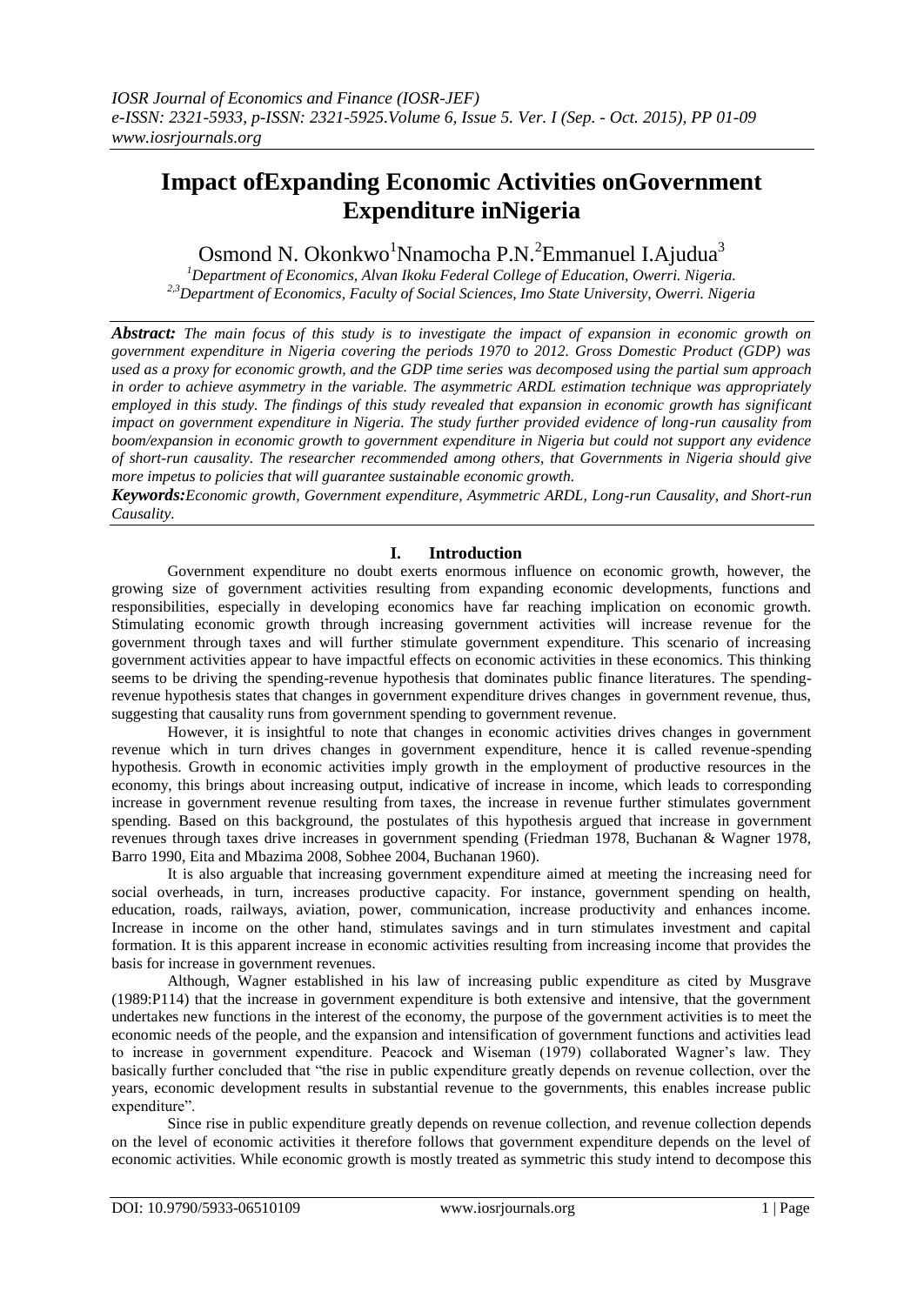variable into boom/expansion in economic growth and depression in economic activities and then examines the relationship between expansion in economic activities and government expenditure in Nigeria.

The Nigerian economy had actually witnessed massive expansion with great intensity over the year, the annual National budget had metamorphosed from billions of Naira to trillions of Naira, even though the effects of these budgets remain largely unnoticed and a mirage, the impact on the standard of living of the citizenry remain insignificantly different from zero. The gross domestic product (GDP) had risen for 19,422.0 Naira in 1970 to 40,5844,099.94 naira in 2012, while total government expenditure had risen from 1130.1 naira in 1970 to 4,605,319,72 naira in 2012, over the years , empirical studies are in agreement that positive relationship exist between government expenditure and economic growth, but have mixed findings on the existence of causality and also on the direction of causality running from government expenditure to economic growth and or from economic growth to government expenditure. Previous studies have treated economic growth in relation to government expenditures as symmetric, while in fact growth rate per annual is very much asymmetry having low times and high times (depression and boom periods) within a year, indicative of bad news and good news. How then does government expenditure adjust to changes in boom or depression in economic activities in Nigeria?

The major objective of this study is to estimate the impact of economic growth rate on government expenditure using asymmetric ARDL approach. While the specific objectives of this study include:

- $\checkmark$  To estimate the impact of expanding economic growth on government expenditure
- $\checkmark$  To determine the existence and nature of causality running between expanding economic activities and government expenditure.

### **II. Conceptual Framework**

**2.1 Government Expenditure:** This is the acquisition by governments of goods and services for current consumption to directly satisfy the individual or collective needs of the society, referred to as government consumption expenditure, while government acquisition of goods and service intended to create future benefits in referred to as government investment expenditure (government gross capital formation). All governments' acquisitions (government consumption expenditure plus government investment expenditure) are classified total government expenditure.

Government expenditure can be financed by borrowing, printing of new money, taxes or revenues from government direct investments. However, in developing economics like Nigeria, the bulk of government revenues come from proceeds of governments direct investments even though some the government investments are supposed to be subsidized. This presupposes that while it is not in doubt that governments spending stimulates economic growth, economic growth on the other hand stimulates government spending as changes in economic growth rate determines change in revenues accruable to the government upon which spending in based.

**2.2 Government Expenditure and Production:** Government expenditure on socially desirable goods or services increases productive capacity. Government expenditure on education, health, good housing, communication and transportation services increases productivity and therefore, income. Rising income also means rising sowings and subsequently stimulates investment and gross capital formation.

Also governments' expenditure through tax cuts and subsidies is an effective instrument to stimulate investment on a particular industry, thus stimulating overall growth in productivity in the economy.

- **2.3 Government Expenditure and Consumption:** Government spending enhances redistribution of income in favour of low income earners in the economy. It improves the capacity of low income earners to consume. Government spending stimulates economic activities and therefore stimulates consumption in the economy.
- **2.4 Government Spending and Macroeconomic Stability:** Macroeconomic instability takes the form of depression, recession and inflation. Government expenditure is used as a tool to control instability in an economy. Government spending has proved effective over years for stimulating effective demand and subsequently getting out of depression. Government spending is also amenable to controlling inflation and deflation, by reducing government spending during inflation and increasing government spending during deflation, thus bringing about price stability in the economy.
- **2.5 Economic growth and Government Expenditure:** No doubt, the bulk of government revenues come from proceeds from government direct, investments in Nigeria, while printing of new money and taxes have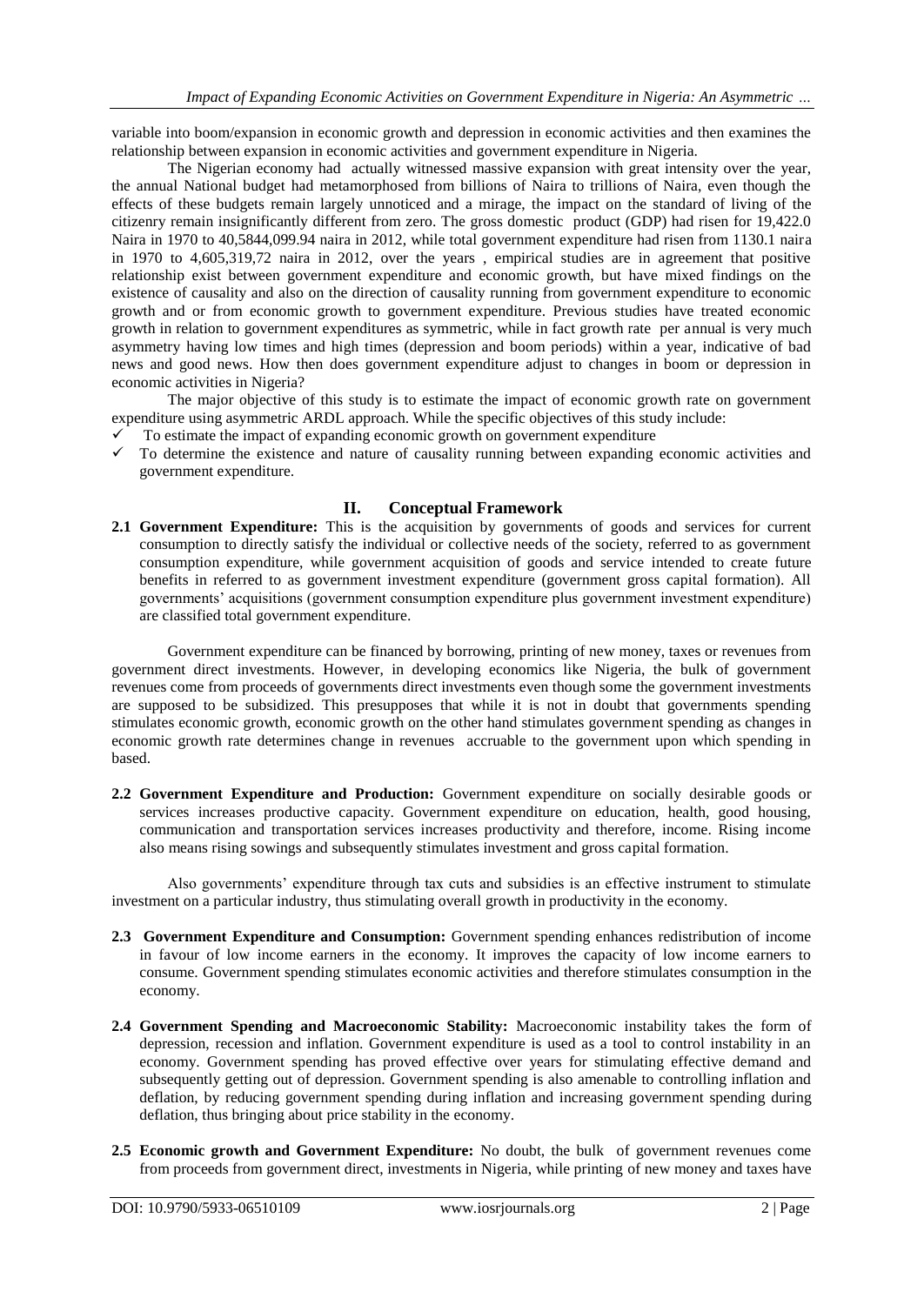remain major components of government revenues in Nigeria, revenues from governments direct investments have dominated governments revenue streams in Nigeria. This phenomenon explains fluctuations in government expenditure over the years in Nigeria. The periods of oil booth for instance, witnessed reckless spending by governments at all levels in Nigeria, while the period of world oil price glut as it persists till date saw many states governments enable to pay salaries thus, economic growth stimulates government spending.

### **2.6 Theoretical Framework**

**Wagner's law of Increasing State Activity:** Named after the German economist, Adolph Wagner based on his studies; first on German economy and then other countries, analyzing trends in the growth of public sector come to the conclusion that for any country the public expenditure rises constantly. Hence Wagner's law states that "as the economy develops over time, the activities of functions of the government increase". According to Adolph Wagner cite in strategistng.blogspot.com (2013) "comprehensive comparisons of different countries and different times show that among progressive peoples (societies), with which alone we are concerned; an increase regularly takes place in the activity of bot the central government and local governments constantly undertake new functions, while they perform both old and new function more efficiently and more completely. In this way economic needs of the people to an increasing extent and in a more satisfactory fashion are satisfied by the central and local governments". Thus, Wagner' law can be summarized as follows: (a) in progressive societies, the activities of governments increase on a regular basis. (b) Government activities increase extensively and in intensity (c) The government undertake new functions in the interest of the society, performing both old and new functions more efficiently and comprehensively than before, (d) the expansion and intensity of government function leads to increase in public expenditure.

### **Peacock –Wiseman Hypothesis**

Peacock and Wiseman conducted a study based on Wagner's law and found out that Wagner's law is still valid. In furtherance to that they concluded that (1) the rise in public expenditure collection over the years, economic development results in substantial revenue to the governments, this enable to increase public expenditure". (ii) There exists a big gap between the expectations of the people about public expenditure and the tolerance level of taxation. Therefore, governments cannot ignore the demands, made by people regarding various services, especially, when the revenue collection in increasing at constant rate of taxation. (iii) They also stated that further increases the tax rates, and enlarges the tax structure to generate more funds to meet the increase in defence expenditure. After the war, the new tax rates and tax structures may remain the same, as people get used to them. Therefore, increase in revenue results in rise in government expenditure.

### **Musgrave's Development Hypothesis**

Musgrave (1969) suggested that the growth of public expenditure is related to the pattern of economic growth and development societies. Thus, three stages in the development process could identified (i) The early development stage where considerable expenditure is needed on education and infrastructure, and where private saving is unable to finance this necessary expenditure due to paucity of funds, public expenditure must therefore constitute higher proportion of gross capital formation and subsequently total output; (ii) The phase of rapid growth in which there are large increases in private savings and public investment falls proportionality; and (c) high income societies with increased demand for private goods which need complementary public investment. Thus as the society more into high income stage, there is increasing need for skilled labour which therefore leads to increasing public investment in education. In the same vein, rural-urban migration leads to urban slums. These factors leads to another round of increase in public expenditure in relation to gross national product (GNP); hence Musgrave study of the growth or government expenditure in the united states; 1890 to 1987 revealed that ratio of public expenditures to GNP rose from 6 to 35 percent over nearly ninety year period.

### **2.3Empirical Framework**

Dada and Adesina (2013) in their study "Empirical Investigation of the Validation of Peacock – Wiseman Hypothesis: Implication for Fiscal Discipline in Nigeria" employed vector error correction model and standard Granger causality test to determine the direction of causality between government expenditure and revenue in Nigeria. They came to the conclusion that unidirectional causality exists between government expenditure and revenue in Nigeria, with the causality runs from government expenditure to revenue.

Investigating the impact of government expenditure on economic growth in Nigeria, Abu and Abdullah (2010) employed disaggregated data on government expenditure to investigate the relationship between government expenditure and economic growth from the period 1970 to 2008. This study came to the conclusion that total government expenditure and expenditure on Education impact negatively on economic growth in Nigeria, while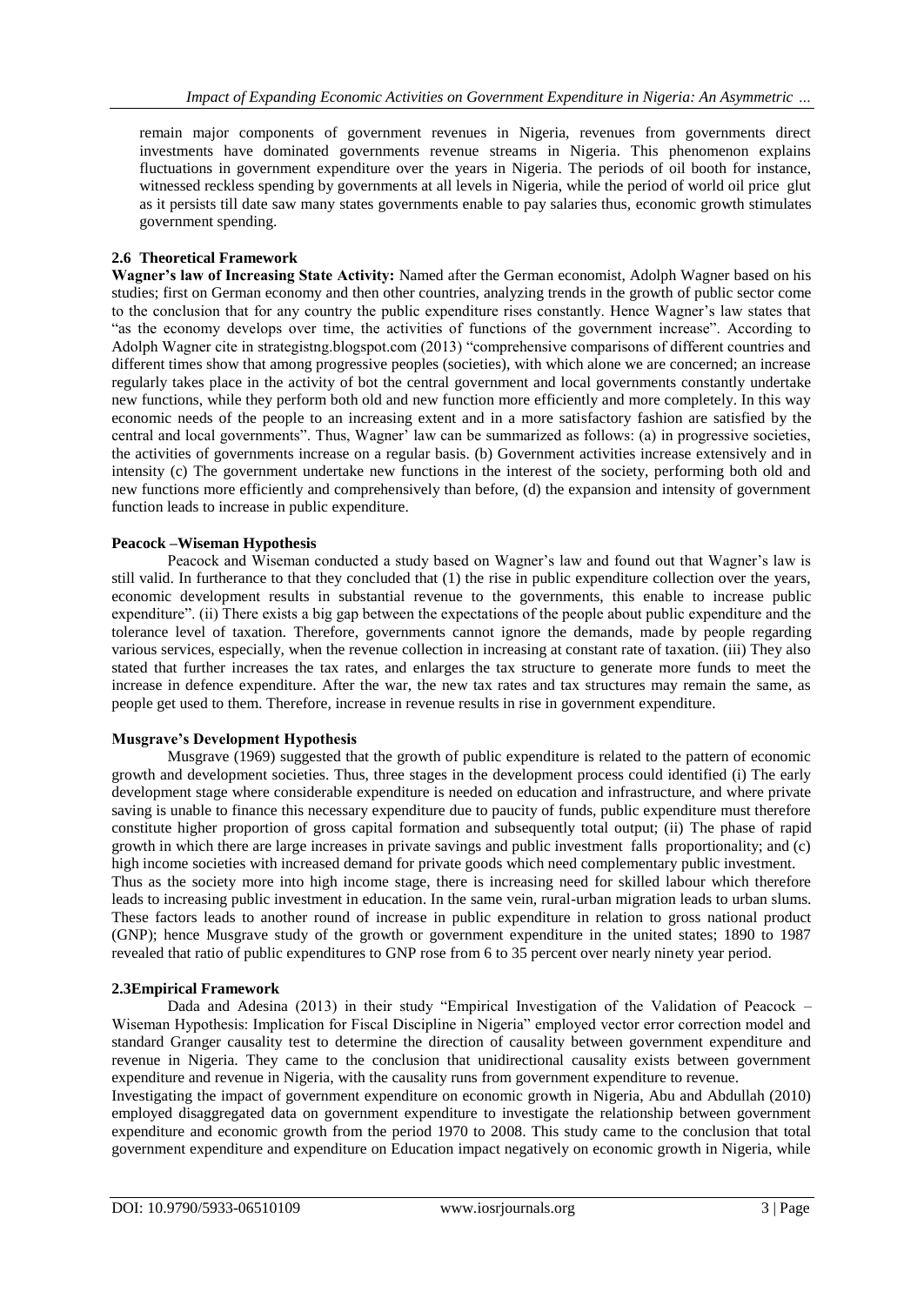on the contrary, government expenditure on transport, communication and health stimulate economic growth in Nigeria.

World Bank's Development Report (1994) reveals that developing countries invest about \$200billion per year in new infrastructure, representing 4 percent of their national output. This has resulted to radical increase in infrastructure expenditure for transport, power, water, sanitation, telecommunications, and irrigation. The expenditure on infrastructure to meet the growing demands of business, households, and other users is a major challenge in developing countries including Nigeria.

Olorunfemi, (2008) investigated the relationship between public investment and economic growth in Nigeria, using disaggregated data series spanning from 1975 to 2004. Study revealed that Government expenditure impacted positively on economic growth. The study revealed that of the total government expenditure, 62.9% was on current expenditure while 37.1% of total government expenditure was devoted to capital expenditure.

Ram (1988) studied the impact of government expenditure on economic growth using the production function, modelled for both public and private sectors. Using data for 115 countries, the result of study revealed that government expenditure have significant positive impact on economic growth, particular in the developing countries under study.

Mitchell (2005) investigated the impact of government spending on economic growth in developed countries. He assessed the international evidence, reviewed the latest academic research, cited examples of countries that have significantly reduced government spending as a share of national output and analyzed the economic consequences of these reforms. Regardless of the methodology or model employed, he concluded that a large and growing government is not conducive to better economic performance. He further argued that reducing the size of government would lead to higher incomes and improve American's competitiveness.

Junko and Vitali (2008) investigate the impact of government expenditure on economic growth in Azerbaijan because of the temporarily oil production boom (2005) which caused exceptionally large expenditure increase aimed at improving infrastructure and raising incomes. Azerbaijan's total expenditure increased by a cumulative 160 percent in nominal value from 2005 to 2007 (i.e. from 41 percent of non-oil GDP to 74 percent) in their research reference which were made to Nigeria and Saudi Arabia (1970-89) who have also experienced oil boom and increased government expenditure over the years. The study simulated the neo-classical growth model tailored to the Azeri conditions. Their analysis suggested that the evaluated fiscal scenario poses significant risks to growth sustainability and historical experience indicates that the initial growth performance largely depends on the efficiency of scale-up expenditure. The study also sheds light on the risks associated with a sudden scaling-down of expenditure, including the political difficulties to undertake an orderly expenditure reduction strategy without undermining economic growth and the crowding out effects of large government domestic borrowing.

### **III. Nature and Sources of Data**

**3.1**This study employed secondary data collected from the following sources; Central bank of Nigeria's statistical bulletin (various issues including 1999, 2006 and 2012 editions); National bureau of statistics' statistical fact sheets; CBN's annual reports (various editions); [www.economywatch.com;](http://www.economywatch.com/) [www.knoema.com;](http://www.knoema.com/) and indexmundi.com. The data series sourced therefrom and used in this study include: Federal Government Total Expenditure (FTE) and Real Gross Domestic Product (RGDP). In order to situate this study appropriately under the purview of asymmetric analysis, the real gross domestic product (as the explanatory variable) was discomposed into expansion in growth (RGDP\_P) and contraction in growth (RGDP\_M) indicative of asymmetry in the growth rate in economic activities.

# **3.2 Data Analysis Technique**

# **3.2.1 Model Specification**

The empirical model of this study is derived from the theoretical framework specifically of the Wagner's law. Theoretically, the feedback from economic growth to government spending is made explicit in the relationship between increases in economic growth leading to increase in government revenues (through corresponding increase in tax revenues). However, in order to analyze the differential impact of expanding (boom) and contracting economic activities on government expenditure as set out in this study, the point of departure is to transform the variable of interest into positive and negative partial sum. The decomposition of the variable is the most important step. Thus, adopting the asymmetric ARDL (Greenwood-Nimmo and Shin, 2013), this attempts to model the differential impact of expanding and contracting economic activities on government expenditure. The asymmetric ARDL of Greenwood-Nimmo and Shin (2013) is specified as:

$$
\begin{array}{l} p\\ \Delta y_t = \alpha + \lambda_1 y_{t\text{-}1} + \lambda_2 {^+ x_{t\text{-}1}}^+ + \lambda_2 {^+ x_{t\text{-}1}}^+ + \sum \! \theta_j \Delta y_{t\text{-}1} + \sum \! \beta_j {^+ \Delta x_{-t\text{-}1}}^+ + \sum \! \beta_j \Delta x_{-t\text{-}1}^+ + \epsilon_t\\ i\!\! = \!\! 1 \end{array}
$$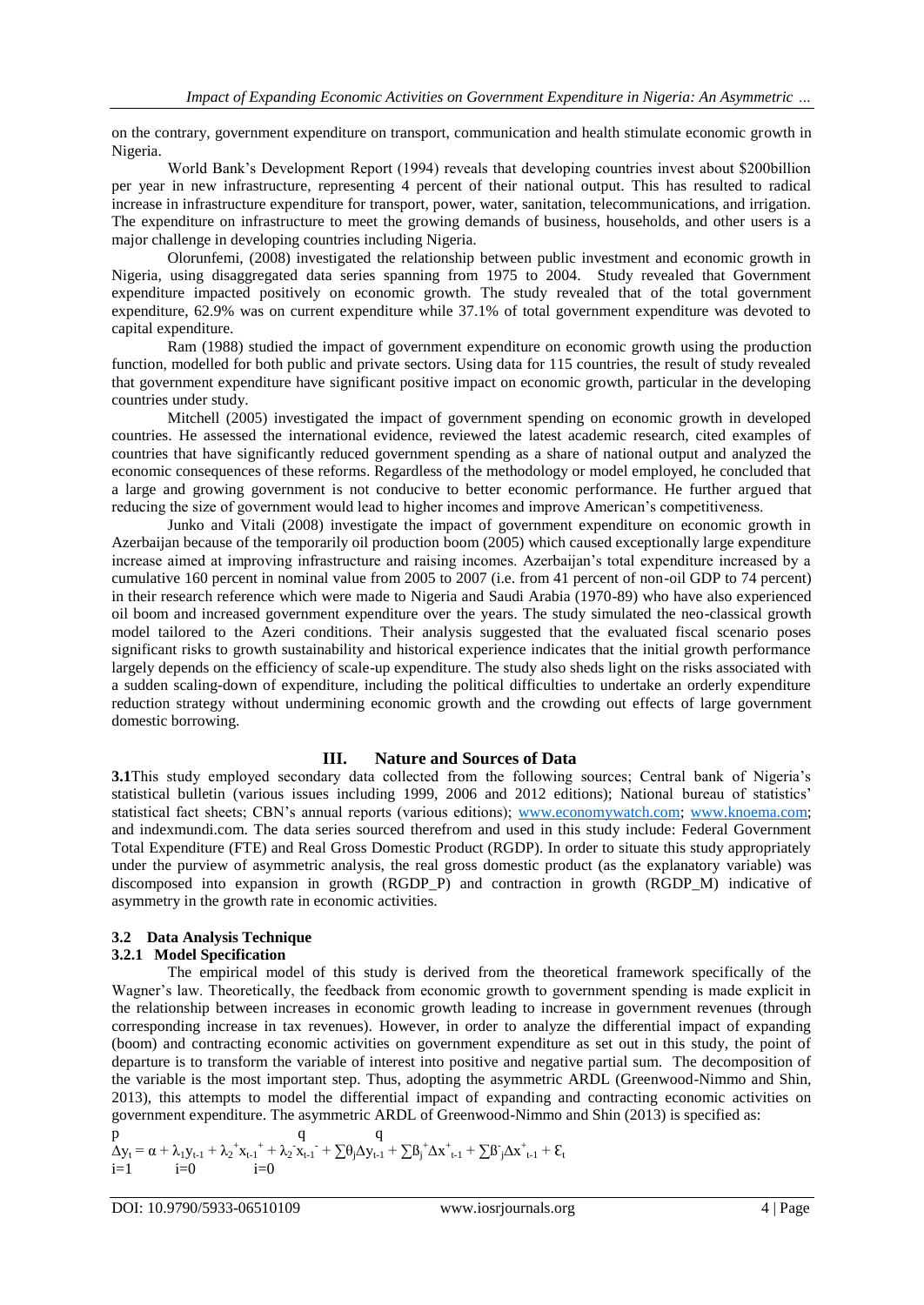The baseline model to be estimated for this study is first specified in the following functional form as shown below.

 $FTE = f(RGDP \ P, RGDP \ M)$  ... (1) Where: FTE is Federal Government Total Expenditure RGDP P is expansion in economic growth RGDP M is contraction in economic growth Equation (1) was rewritten in its explicit form as;  $FTE = \alpha_0 + \alpha_1 RGBDP_P + \alpha_2RGBP_M + \varepsilon_t$ ... (2)

To establish the existence of long run relationship (that is, cointegration) among the variables of the study, the joint (wald) test of the long run coefficients was estimated in order to derive the vital F-statistic needed to conduct the bound test (to establish long run relationship among the variables). The applicable hypothesis is the null hypothesis of no long-run relationship, such as:

H<sub>0</sub>:  $\lambda_1 = \lambda_2 = \lambda_3 = \lambda_4 = 0$  (no long-run relationship)  $H_1$ :  $\lambda_1 \neq \lambda_2 \neq \lambda_3 \neq \lambda_4 \neq 0$  (there exist long-run relationship)

If there is a long-run relationship, between the variables, that is, the estimated variables are cointegrated, and the estimated relationship not spurious, then estimated coefficient of the long-run relationship is analyzed and the error correction model may then be estimated. Equation (2) is further expressed in the generalized autoregressive distributed lag (ARDL) model of the form ARDL(p;  $q_1$ ;  $q_2$ ; ... $q_k$ ). Such that:

$$
B(L,p)y_t = \sum B_1(L_iq_i)x_{it} + Bw_t + \mathcal{E}_t
$$
\n... (3)  
\ni=1  
\nWhere  
\n
$$
B(L,p) = 1 - B_1L - B_2L^2 - ... - B_pL^p
$$
\n
$$
Bi(L,q) = 1 + B_{i1}L + B_{i2}L^2 + ... + B_{iq}L^{qi}, \text{ for } i = 1, 2, ..., k
$$
\n... (4)

Since there is evidence of a long-run relationship among the variables included in Equation (2), the following long-run model will be estimated

$$
\begin{array}{lll}\n & p & p \\
& FTE_t = \alpha + \sum_{i=0}^{\infty} \alpha_{1i}FTE_{t-1} + \sum_{i=0}^{\infty} \alpha_{2i}RGDP_{-}P_{t-1} + \sum_{i=0}^{\infty} \alpha_{3i}RGDP_{-}M_{t-1} + \epsilon_t & \dots (5)\n\end{array}
$$

The asymmetric ARDL model of Greenwood-Nimmo and Shin (2013) is then specified thus:  $P$  q q  $\Delta$  FTE<sub>t</sub> =  $\alpha$  +  $\lambda$ <sub>1</sub> FTE<sub>t-1</sub> +  $\lambda$ <sub>2</sub><sup>+</sup>RGDP\_P<sub>t-1</sub><sup>+</sup> +  $\lambda$ <sub>2</sub><sup>x</sup><sub>t-1</sub><sup>-</sup> +  $\sum$ θ<sub>j</sub> $\Delta$  FTE<sub>t-1</sub> +  $\sum$ B<sub>j</sub><sup>+</sup> $\Delta$ RGDP\_P<sup>+</sup><sub>t-1</sub> +  $\sum$ B<sub>j</sub> $\Delta$ RGDP\_P<sup>+</sup><sub>t-1</sub> +  $\epsilon$ <sub>1</sub>  $i=1$   $i=0$   $i=0$  $\alpha_1 > 0, \alpha_2 > 0, \alpha_3, < 0.$ 

Where:  $\Delta$  is the differenced operator.

 $\mathbf{r}$ 

### **3.2.2 Model Estimation Technique**

The method of estimation used in this study is the Asymmetric Autoregressive Distributed Lag (ARDL) technique. While the operational software used in this study is the E-views, version 7.1. The question of asymmetry in economics is common place and of importance. Good and bad news are everywhere. Here, we want to understand the differential impacts of boom and contracting economic activities on government expenditure. The distinction is important if we want to appropriately respond to and formulate policies to address changes in economic activities. If linearity is assumed in the relationship between income and government spending as in the literature on traditional Wagner's law, symmetric policy response will be expected to be inadequate or to impair the relationship if indeed the assumed linear relationship is appropriate (Olayeni, 2015).

# **IV. Data Analysis And Discussion Of Findings**

**4.1** In order to validate the ARDL technique as a suitable method of data analysis in this study, it became imperative to conduct the stationarity test to ensure that there is no I(2) variable, the ADF statistics in table 4.2 in appendix revealed that all variables are  $I(0)$  and  $I(1)$  variables. The model was further tested for stability using the cumulative sum of recursive residuals (CUSUM) as shown in figure 4.1 in appendix and the model was found to be stable at 5% significance level. To establish the existence of long run relationship between GDP and government expenditure, the joint (Wald) test of the long run coefficients was estimated in order to derive the F- statistic needed to conduct bound test (to establish long run relationship among the variables). The F-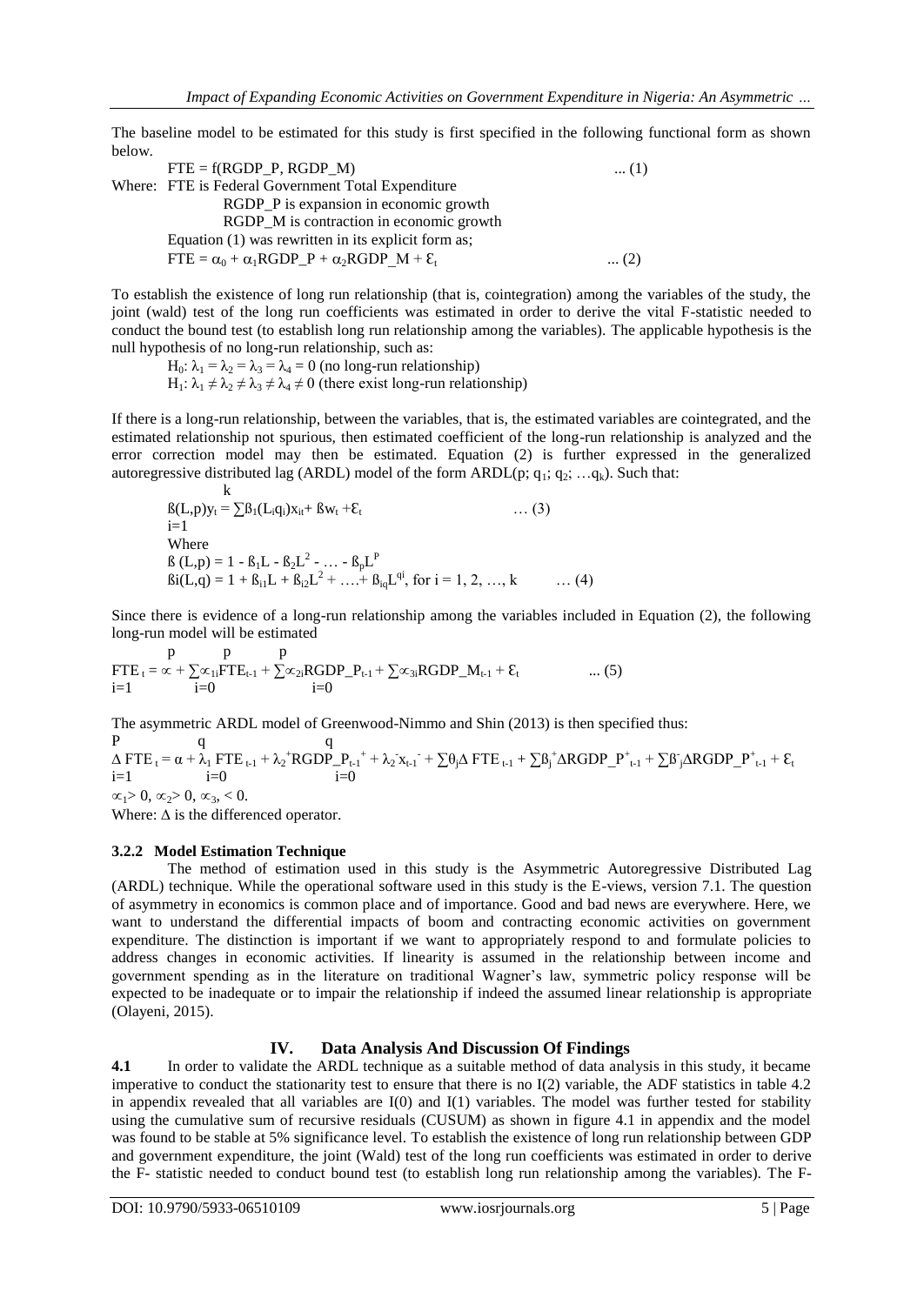statistic of the joint test of the long run coefficients as in table 4.3 is 15.687 while the upper bound of the Pesaran critical value bounds at 5% is 5.73. Since the value of our F-statistic exceeds the upper bound at 5% levels of significance, we conclude that long run relationship exist between FTE and GDP\_P. The long run relationship is further confirmed by the Pesaran bound test for t-statistics, the t-statistics of FTE(-1) is -5.33, while the upper bound of the Pesaran t-statistic table at 5% significant level is -3.50. This result reinforces the conclusion that there is a long run relationship between expanding economic growth (GDP\_P) and government expenditure (FTE) in Nigeria. We can also see that the long run multiplier between GDP\_P and FTE is  $0.31186/-2.162502 = 0.16$ , that is, in the long run, a one unit increase in GDP will lead to an increase of 0.16 units in government expenditure.

| Dependent Variable: DFTE                    |              |                         |             |          |
|---------------------------------------------|--------------|-------------------------|-------------|----------|
| Method: Least Squares                       |              |                         |             |          |
| Sample (adjusted): 1974 2012                |              |                         |             |          |
| Included observations: 39 after adjustments |              |                         |             |          |
|                                             |              |                         |             |          |
| Variable                                    | Coefficient  | Std. Error              | t-Statistic | Prob.    |
|                                             |              |                         |             |          |
| C                                           | 24505.86     | 16898.57                | 1.450173    | 0.1574   |
| $FTE(-1)$                                   | $-2.162502$  | 0.405410<br>$-5.334104$ |             | 0.0000   |
| $GDP_P(-1)$                                 | 0.351186     | 0.063157<br>5.560502    |             | 0.0000   |
| $DFTE(-1)$                                  | 0.327646     | 0.303161<br>1.080767    |             | 0.2884   |
| $DFTE(-2)$                                  | $-0.058280$  | 0.171629<br>$-0.339567$ |             | 0.7365   |
| DGDP_P                                      | 0.056865     | 0.013896<br>4.092318    |             | 0.0003   |
| $DGDP_P(-1)$                                | $-0.281208$  | 0.057999                | $-4.848471$ | 0.0000   |
| $DGDP_P(-2)$                                | $-0.257547$  | 0.054282<br>$-4.744610$ |             | 0.0000   |
| $DGDP_P(-3)$                                | $-0.039716$  | 0.049225                | $-0.806828$ | 0.4261   |
|                                             |              |                         |             |          |
| R-squared                                   | 0.890746     | Mean dependent var      |             | 118045.9 |
| Adjusted R-squared                          | 0.861612     | S.D. dependent var      |             | 222651.6 |
| S.E. of regression                          | 82827.69     | Akaike info criterion   |             | 25.68609 |
| Sum squared resid                           | $2.06E + 11$ | Schwarz criterion       |             | 26.06999 |
| Log likelihood                              | -491.8787    | Hannan-Quinn criter.    |             | 25.82383 |
| F-statistic                                 | 30.57369     | Durbin-Watson stat      |             | 1.990271 |
| Prob(F-statistic)                           | 0.000000     |                         |             |          |

| Table 4.1: OLS Result |  |  |  |  |
|-----------------------|--|--|--|--|
|-----------------------|--|--|--|--|

The residuals series were constructed and the restricted ECM was fitted. The ECM in table 4.5 revealed that expansion in economic growth (GDP\_P) at current value, lag one (-1) and lag two(-2) significantly impact on government expenditure in Nigeria at one percent level of significance, while immediate past government expenditure DFTE(-1) impacts on current government expenditure at 10% level of significance.

| Dependent Variable: DFTE                                          |                                          |                    |             |        |
|-------------------------------------------------------------------|------------------------------------------|--------------------|-------------|--------|
| Method: Least Squares                                             |                                          |                    |             |        |
| Sample (adjusted): 1974 2012                                      |                                          |                    |             |        |
| Included observations: 39 after adjustments                       |                                          |                    |             |        |
| $DFTE = C(1) + C(2)*DGDP_P + C(3)*DGDP_P(-3) + C(4)*DFTE(-1)^{2}$ |                                          |                    |             |        |
| $1)+C(5)$                                                         |                                          |                    |             |        |
|                                                                   | *DGDP_P(-2)+C(6)*DGDP_P(-1)+C(7)*ECM(-1) |                    |             |        |
|                                                                   |                                          |                    |             |        |
|                                                                   | Coefficient                              | Std. Error         | t-Statistic | Prob.  |
| C                                                                 | $-4.85E-10$                              | 15826.76           | $-3.06E-14$ | 1.0000 |
| DGDP_P                                                            | 0.057784                                 | 0.010109           | 5.716121    | 0.0000 |
| $DGDP_P(-3)$                                                      | $-0.046595$                              | 0.040900           | $-1.139250$ | 0.2631 |
| $DFTE(-1)$                                                        | 0.400122                                 | 0.207923           | 1.924380    | 0.0632 |
| $DGDP_P(-2)$                                                      | $-0.262799$                              | 0.043772           | $-6.003856$ | 0.0000 |
| DGDP $P(-1)$                                                      | $-0.285560$                              | 0.049476           | $-5.771647$ | 0.0000 |
| $ECM(-1)$                                                         | $-0.227552$                              | 0.345696           | $-0.658243$ | 0.0000 |
| R-squared                                                         | 0.890326                                 | Mean dependent var | 118045.9    |        |
| Adjusted R-<br>squared                                            | 0.869762                                 | S.D. dependent var | 222651.6    |        |

| <b>Table 4.5: Error Correction Model</b> |  |
|------------------------------------------|--|
|------------------------------------------|--|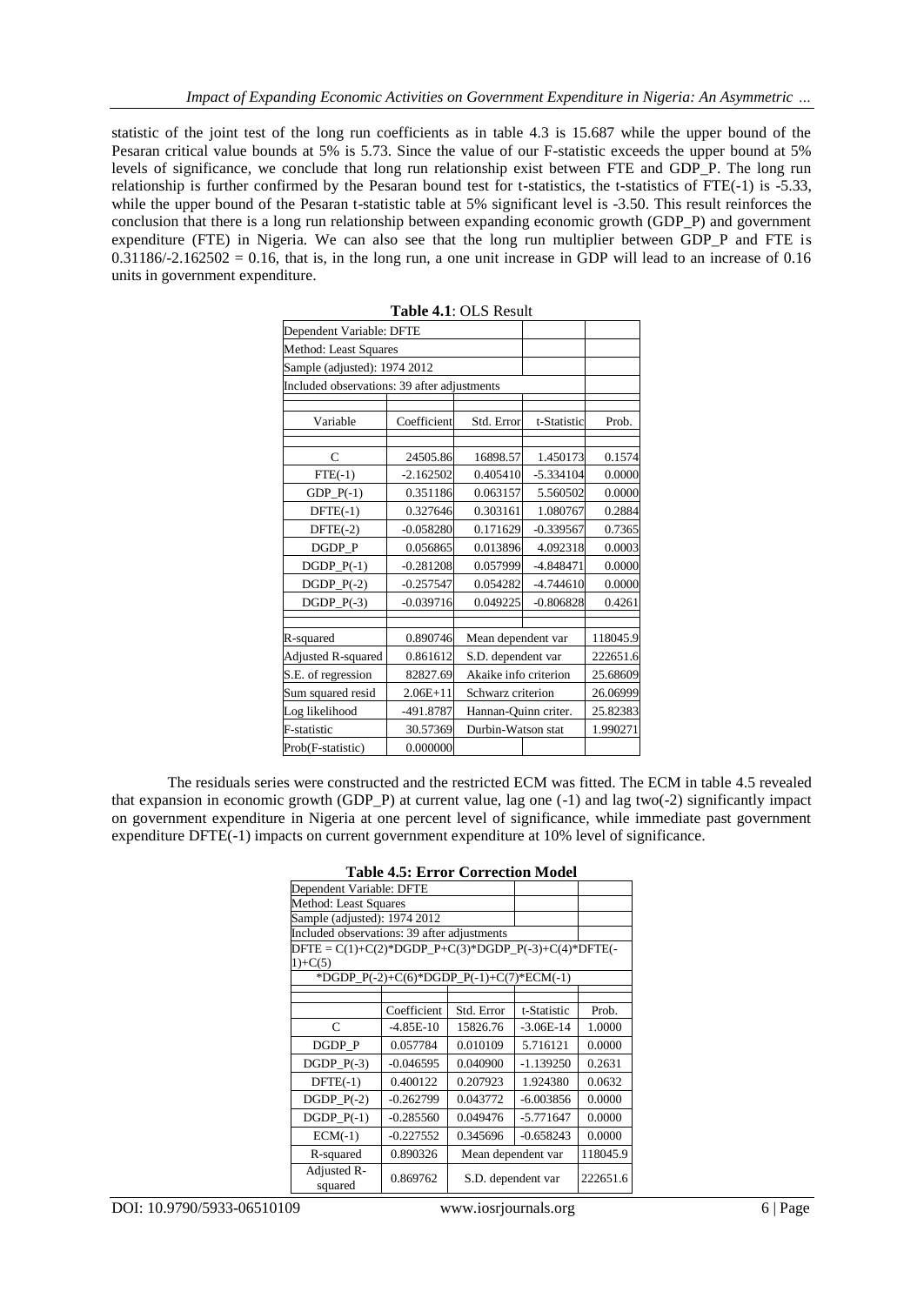| S.E. of regression   | 80351.54     | Akaike info criterion |  | 25.58736 |
|----------------------|--------------|-----------------------|--|----------|
| Sum squared<br>resid | $2.07E + 11$ | Schwarz criterion     |  | 25.88595 |
| Log likelihood       | $-491.9535$  | Hannan-Ouinn criter.  |  | 25.69449 |
| F-statistic          | 43.29568     | Durbin-Watson stat    |  | 2.016626 |
| Prob(F-statistic)    | 0.000000     |                       |  |          |

The coefficient of the error correction term, ECM, is rightly signed (that is, negative) and very significance at 1%. The magnitude of this coefficient implies that 23% of any disequilibrium between government expenditure and expansion in economic growth is corrected for within one year.

| Breusch-Godfrey Serial Correlation LM Test: |          |                     |        |
|---------------------------------------------|----------|---------------------|--------|
| F-statistic                                 | 2.478859 | Prob. $F(2.30)$     | 0.1008 |
| $Obs*R$ -squared                            | 5.530997 | Prob. Chi-Square(2) | 0.0629 |

The error correction model was tested for serial correlation as shown in the table 4.6 above, which revealed that the model is serially independent. Also to ensure that the model is dynamically stable, the cumulative sum of recursive residuals (CUSUM) test was conducted and the result revealed that the model is dynamically stable as shown in figure 4.2 below.





Although there exist an evidence of long run causality from expanding economic growth (GDP\_P) to government expenditure (FTE) in Nigeria as seen in the error correction term (ecm(-1)) of the short run dynamics, there is however no evidence of short run causality running from expanding economic growth to government expenditure, neither were there strong causality running between expanding economic growth and government expenditure in Nigeria as could be seen in tables 4.7 and 4.8 respectively in appendix.

# **V. Summary of Major Findings**

The econometric investigation of this study offers evidence that there is indeed a significance relationship between expansion in economic growth and government expenditure in Nigeria. Investigation of this study revealed that both the long run and short run dynamic models provided evidence that expansion in economic growth impact significantly on government expenditure, considering the fact that these models were stable and serially independent. Also of important note, is that this study revealed that there existlong run causality from expansion in economic growth to government expenditure, while providing no evidence of short run causality from expansion in economic growth to government expenditure in Nigeria.

# **VI. Conclusion**

The impact of expanding economic growth on government expenditure has been extensively investigated in this study. The application of asymmetric autoregressive distributed lag (ARDL) estimator to a set of dynamic time series data models in investigating the research problem have proved quite intuitive, robust and unequivocally suitable. This study focused mainly on the positive asymmetry in economic growth and its impact on government expenditure. Time series data covering the periods 1970 to 2012 were used for this study. The statistical properties of the data were properly investigated using appropriate econometric techniques. The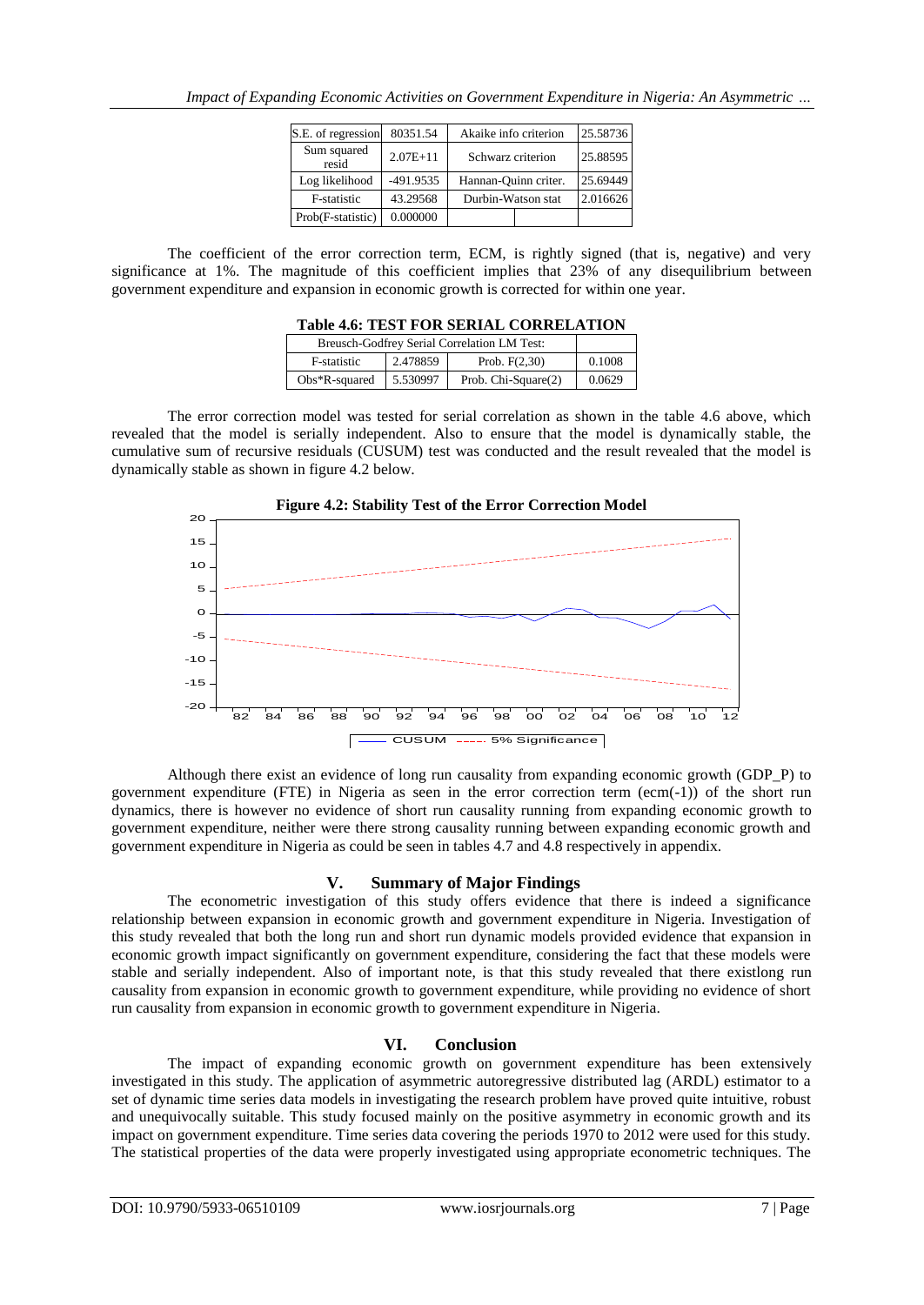findings of this study provided strong evidence that boom in economic activities significantly impact on government expenditure positively in Nigeria.

#### **VII. Recommendations**

The researcher recommends:

- That policy decisions on improving economic activities in the economy should be of priority. Impetus must then be given to manufacturing in particular and industrialization in general without leaving out agriculture in order to foster sustainable economic growth which will translate into increase in revenue for the government for which the government will finance her expenditure and possible reduced government deficit that had become the tradition over the years in Nigeria.
- Governments in Nigeria should give more impetus to policies that will guarantee sustainable economic growth.
- Finally, there is need to reverse governments priority on spending decision. Empirical evidence shows that government spending decision occurs prior to the decision to raise revenue in Nigeria (Dada and Adesina, 2013), this is responsible for the rising fiscal deficits in Nigeria, and hence a reversal will mean sustaining economic growth in order to generate more revenue through taxes to meet governments' fiscal obligations.

#### **References**

- [1]. Abu, N. and Abdulahi, U. (2010). "Government Expenditure and Economic Growth in Nigeria, 1970-2008:
- [2]. A Disaggregated Analysis", Business and Economic Journal, 4(3): 237- 330. Available at: http://astoujournals/com.
- [3]. Barro R. J. (1990). Government spending in a simple model of endogenous growth. Journal of Political Economics, 98(5): 103-124.<br>[4]. Buchanan J.M. and Wagner R.W. (1978). Dialogues concerning fiscal religion. Journal
- [4]. Buchanan J.M. and Wagner R.W. (1978).Dialogues concerning fiscal religion. Journal of Monetary Economics, 4:627-636.
- [5]. [Buchanan, J. M.](http://en.wikipedia.org/wiki/James_M._Buchanan) (1960). "The Theory of Public Finance". Southern Economic Journal, **26** (3): [234–](http://www.jstor.org/discover/10.2307/1054956?uid=3739936&uid=2&uid=4&uid=3739256&sid=21101850374897)238.
- [6]. CBN, (1994). Central Bank of Nigeria Statistical Bulletin
- CBN, (2006). Central Bank of Nigeria Statistical Bulletin
- [7]. CBN, (2012). Central Bank of Nigeria Statistical Bulletin
- [8]. Dada M. A. and Adesina J. A. (2013) "Empirical Investigation of the Validation of Peacock-Wiseman
- [9]. Hypothesis; Implication for Fiscal Discipline in Nigeria" Public Policy and Administration Research [www.iiste.org](http://www.iiste.org/) Vol.3, No.6, 2013
- [10]. Eita J. H. and Mbazima, D. 2008. "The Causal Relationship between Government Revenue and Expenditure in Namibia" [MPRA](https://ideas.repec.org/s/pra/mprapa.html)  [Paper9](https://ideas.repec.org/s/pra/mprapa.html)154, University Library of Munich, Germany.
- [11]. Friedman, Milton, (1978). "The Real Goal: Limit Government Spending." Elko, Nevada Free Press, June 17, 13.
- [12]. Greenwood-Nimmo, M.J. and Shin, Y. (2013). "Taxation and the Asymmetric Adjustment of Selected Retail Energy Prices in the UK", Economics Letters 121(3), pp. 411-416. Junko Koeda and VitaliKramarenko (2008) "Impact of Government Expenditure on Growth: The Case ofAzerbaijan" IMF Working

Paper, Middle East and Central Asia Department

- [13]. Mitchel, J.D. (2005)."The Impact of Government Spending on Economic Growth", Available at: www.heritage.org.
- [14]. Musgrave, R.A. (1969). Fiscal Systems, London: Yale University Press
- [15]. Musgrave, R.A. and Musgrave, B. (1988), Public Finance in Theory and Practice, NewYork: McGraw-Hill Book Company
- [16]. Olorunfemi, S. (2008). "Public Investment and Economic Growth in Nigeria: An Autoregressive Model", Journal of international Finance and Economics.
- Peacock A, Wiseman J (1979). Approaches to the analysis of government expenditures growth. Public Finance Review. 7: 3-23.
- [17]. Ram R (1988b). A Multicountry perspective on causality between government revenue and government expenditure. Public Finance, 43: 261-269.
- [18]. Ram R. (1988). Additional evidence on causality between government revenue and government expenditure. Southern Economics Journal, 54(3): 763-769.
- [19]. Romer, Paul M., Endogenous Technological Change (1990). The Journal of Political Economy, Vol. 98, Issue 5, p. S71-S10 1990.
- [20]. Sobhee, Sanjeev K. (2004) "The Causality Between Tax And Spend Of The Public Sector In Mauritius: A
- [21]. VECM Approach" International Journal of Applied Econometrics and Quantitative Studies Vol.1-3 115
- [22]. Solow, R. M. (1956). "A contribution to the theory of Economic Growth", Quarterly Journal of Economics, Vol. LXX
- [23]. Verbeck, W. S. (2000), "The Nature of Government Expenditure and Its Impact on Sustainable Economic Growth", Middle Eastern Finance and Economics Journal, 4 (3): 25-56

| <b>Table 4.4:</b> Stationarity<br>1 CSU |             |                         |             |  |
|-----------------------------------------|-------------|-------------------------|-------------|--|
| <b>Unit Root Tests</b>                  |             |                         |             |  |
| Sample: 1970 2012                       |             |                         |             |  |
| Test Type: ADF                          |             |                         |             |  |
|                                         | Level       | First                   | Second      |  |
| <b>FTE</b>                              | 1.884632    | 3.898872                | $-0.932582$ |  |
| GDP P                                   | 5.857435    | 6.817074                | 1.644623    |  |
| GDP M                                   | 0.000000    | $-6.324555$             | $-7.449832$ |  |
| 1% level                                | $-2.621185$ | $-2.622585$             | $-2.625606$ |  |
| 5% level                                | $-1.948886$ | $-1.949097$             | $-1.949609$ |  |
| 10% level                               |             | $-1.611932$ $-1.611824$ | $-1.611593$ |  |

**Appendix**<br>Toble 4.2: Stationary **Table 4.2:** Stationarity Test